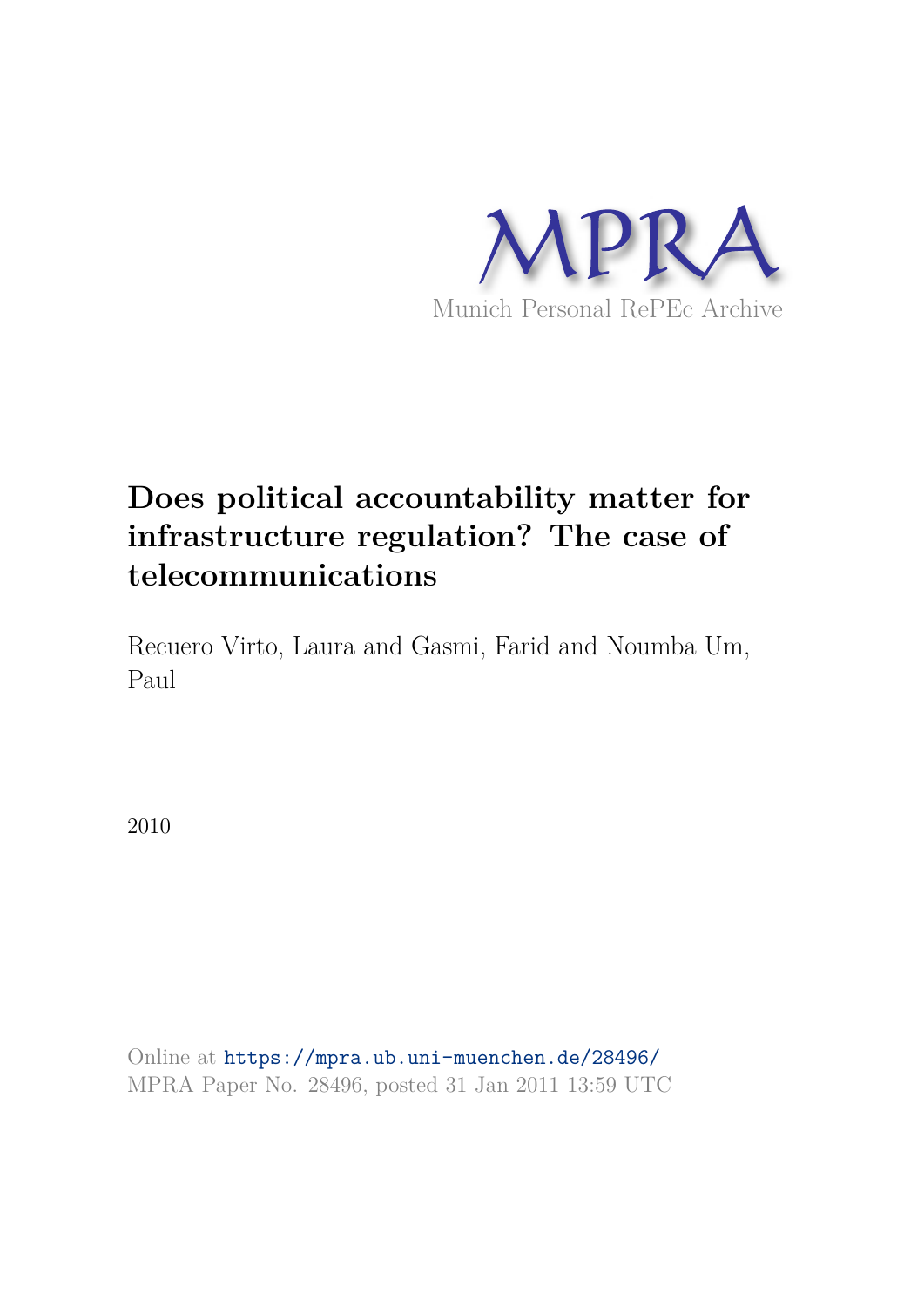### **Does political accountability matter for infrastructure regulation? The case of telecommunications<sup>1</sup>** .

Farid Gasmi Toulouse School of Economics (ARQADE & IDEI) Université Toulouse 1 Capitole

> Paul Noumba The World Bank

> > And

Laura Recuero Virto **OECD** 

#### Published in chapter 3, **Jarvis, D.S.L., Ramesh, M., Xun, W., and E. Jr Araral, Infrastructure Regulation: What Works, Why, and how do we Know it? Lessons from Asia and Beyond.** World Scientific Publishing Company (2010), http://www.worldscibooks.com/socialsci/8048.html

#### **Abstract**

This paper discusses the link between political accountability, regarded as an important aspect of institutional design, and infrastructure regulation that has been emphasized in the recent literature on the role of institutions in economic development. We report on the findings and lessons drawn from an analysis of telecommunications data covering the period 1985-1999 on two sets of countries; one composed of 29 developing countries and another of 23 developed countries. The main point highlighted by the analysis is that infrastructure regulation in a given country cannot be independent of the institutional environment, in particular, the degree of political accountability that supports the country's institutions. The argument is demonstrated by means of an econometric estimation of dynamic panel data models that shows evidence of a significant effect of pro- political accountability factors on regulatory performance as reflected in measures of sector output and efficiency. Expectedly enough, this effect is found to be more pronounced in the developing countries data set. A key policy implication of this result is that efforts to enhance institutional quality and support politically accountable systems in developing countries should yield large benefits for infrastructure regulation.

JEL-codes: L51, H11, L96, L97, C23

l

Key words: Infrastructure regulation, regulatory performance, political accountability. October 2009 (Preliminary version)

<sup>&</sup>lt;sup>1</sup> Corresponding author: gasmi@cict.fr. This paper draws heavily on Gasmi, F., Noumba, P., and L. Recuero Virto, 2006, "Political accountability and regulatory performance in infrastructure industries: An empirical analysis," World Bank Policy Research Paper 4101, forthcoming in *The World Bank Economic Review*. We thank participants to the conference on *Infrastructure Regulation, What works, Why, and How do we know?, organized in Hong Kong* on February 26-27, 2009 by LIRNEasia, the Institute of Water Policy at the Lee Kuan Yew School of Public Policy, Singapore, and the University of Hong Kong for useful comments. It has benefited from the suggestions of the editors of the forthcoming volume *Infrastructure Regulation: What Works, Why, and how do we Know it? Lessons from Asia and Beyond*, Routledge. All remaining errors are ours only, however.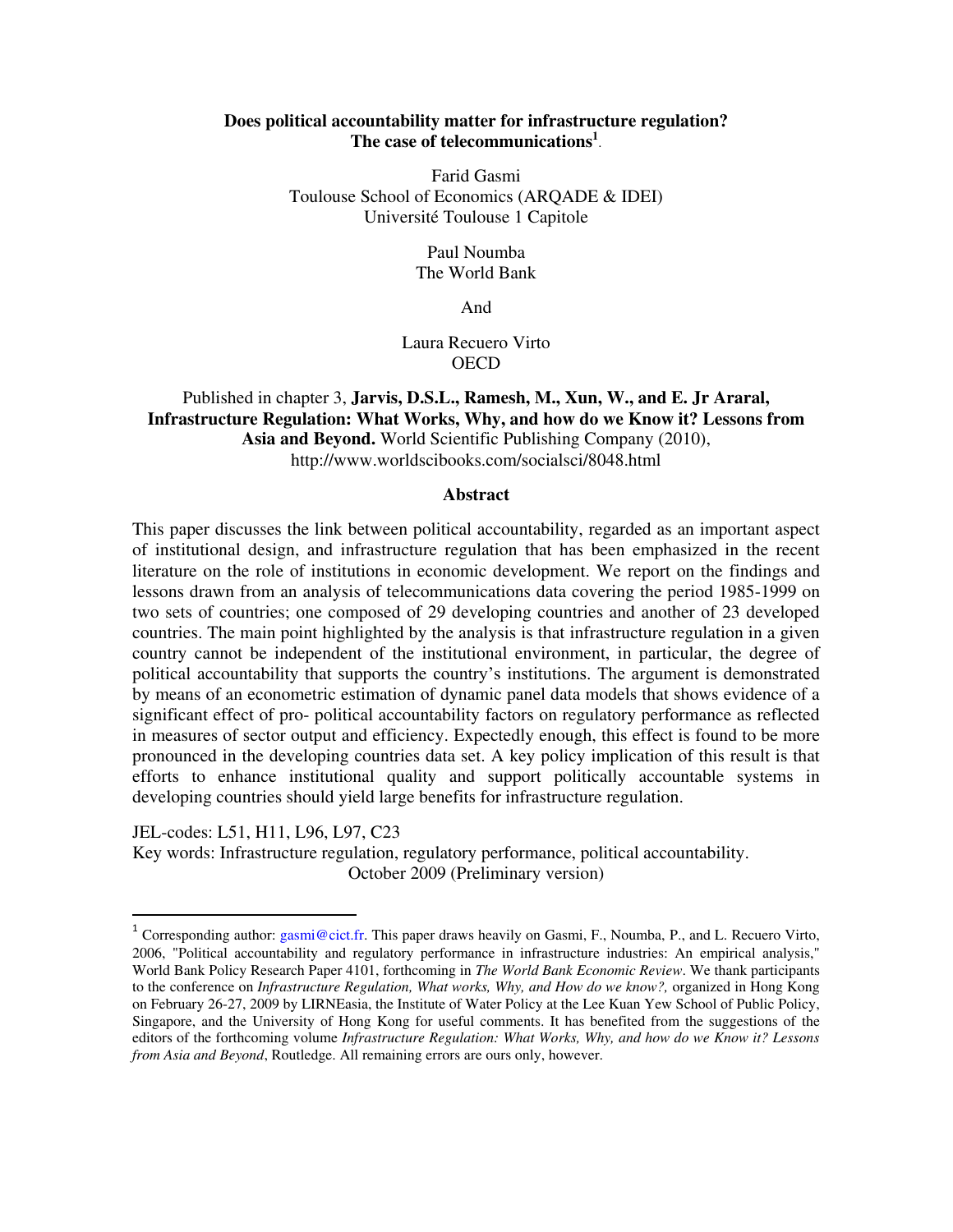# **1. Introduction**

During the last two decades a worldwide wave of economic reforms has significantly affected the organizational and institutional landscape of infrastructure sectors including telecommunications, electricity, water, and the like. In developed countries, the main purpose of the reforms has been to enhance the efficiency of these sectors traditionally organized as vertically integrated monopolies. The policy objective in these coutries has then been to redesign the legal and regulatory framework so as to induce "proper" economic incentives, namely, incentives for operators in the infrastructure sectors to improve their cost efficiency, quality of service, and tariffs.

While the reforms conducted in developing countries follow the same principles, they differed in their implementation in at least two respects. First, even though there was clearly room for improving the performance of infrastructure sectors in developed countries, the availability of service didn't pose a fundamental problem. In contrast, in developing countries service was sometimes merely non existent and, in the case of telecommunications, networks were not developed in large parts of the rural areas. Second, institutional design in developing countries was far more challenging than in developed countries. Developed countries typically needed to modernize an existing social and institutional fabric with a complex system of operating rules built over a long history of political and economic administration of market economies. This crucial experience was just lacking in developing countries. Beyond the fact that these countries with poor human capital endowments had to follow the industrialized world in the setting of totally new institutions, they had to reform their old inadequate administrative functioning rules.

After a period of implementation of policies of liberalization and privatization of some segments coupled with the creation of regulatory authorities, large efforts have been allocated to improve the efficiency of these authorities. Independence of regulatory authorities, capacity of their human resources, and quality of regulatory governance in the sector are the three policy items that have mobilized much of these efforts. On the research front, however, both theoretical work on the optimal design of regulatory institutions and empirical work on the measurement of regulatory institutions' performance suggest that these specific items should not be considered independently from factors related to the governance of the economy as a whole. This paper is concerned with the relative weight of these sector-specific and economy-wide determinants of the performance of infratrsucture regualtion. This paper reports on an investigation of this issue for the case of telecommunications by means of an econometric analysis of two data sets, one on developing countries and another on developed countries.

The determinants of regulatory performance have been discussed both in the theoretical and empirical streams of the literature on infrastructure industries regulation. We distinguish two approaches. A first approach, which is conceptual in nature and inspired by political science, argues that when thinking about regulatory performance the relevant game is the one that takes place upstream at the (higher) level of politics (Spiller and Tommasi, 2005). Another more empirical approach emphasizes the impact of regulatory governance on performance (Cubbin and Stern, 2005b). Our general view is that the relationship between political and regulatory structures and processes has to be given due attention when assessing regulatory performance. Hence, our study is an attempt to merge both of these approaches in order to feed in some empirical elements to the debate on the relationship between political and regulatory institutions that so far has mainly taken place at a conceptual level.

The empirical strategy adopted is based on a set of econometric regressions with a special attention given to variables that give some indications on the "degree" of political accountability that characterize the economic institutions of a country. How politically accountable is an economic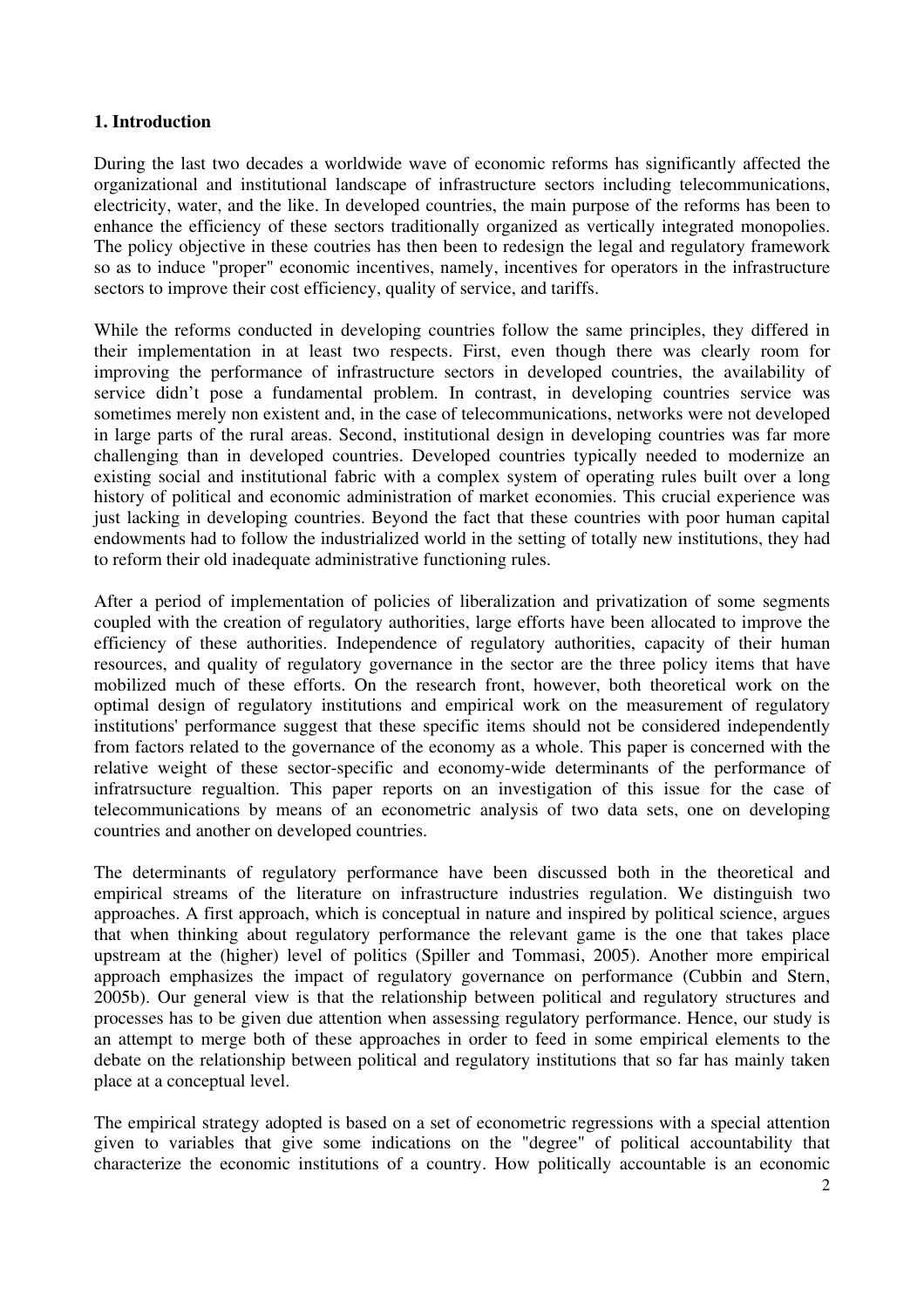system depends on the existence and the degree of implementability of "..a proactive process by which public officials inform about and justify their plans of action, their behavior and results, and are sanctioned accordingly." (Ackerman, 2005) We consider political accountability as fundamental in the exercise of the link between political structures and regulatory processes and hence view its (political-game) equilibrium level as an important determinant of the regulatory process' performance. This leads up to test in our data the hypothesis that, all things equal, "more" political accountability should enhance the performance of infrastructure regulation. A further conjecture that the empirical analysis allows us to test is that this hypothesis dinds stronger support in the data on developing countries. $<sup>1</sup>$ </sup>

This paper is organized as follows. The next section decribes some theoretical and empirical arguments developed in the recent literatures on the design of institutions and on the evaluation of regulatory performance in infrastructure sectors. This section is by no means an exhaustive survey but its goal is to show that there is a need to merge these two streams of the literature on regulatory institutions. Section 3 is devoted to a description of the data and a discussion of their general properties. Section 4 discusses the findings of our empirical analysis of the relationship between political accountability and the performance of infrastructure regulation. Section 5 summarizes the empirical results and discusses some policy implications. The appendix gives some standard summary statistics of the data.

### **2. Institutions and regulatory design and outcomes - What do we know?**

Recent contributions to the theory of the design of institutions and empirical work concerned with the measurement of their performance have brought to daylight the issue of the evaluation of the performance of regulation. Laffont (2005) provides some edifying thoughts on the design of regulatory institutions in developing countries.

Two approaches have been followed to examine the determinants of regulatory performance and outcomes. A first approach is conceptual and analyzes the role of political structures and processes. A second approach, more empirical, emphasizes the impact of the quality of regulatory governance. We briefly review the main arguments developed by these two approaches and point to the need to develop a unified analytical framework. This paper is an empirical effort in this direction.

The first approach analyzes the relationship between political structures and processes and the conduct of regulation by emphasizing the need to open the black box of the organization and functioning of governments (Estache and Martimort, 1999, North, 2000).<sup>2</sup> In their analysis of the link between politics and regulation in the US, McCubbins et al. (1987) argue that, by reducing the costs of monitoring and by sharpening sanctions, administrative procedures can give rise to an equilibrium in which compliance with the preferences of political agents is greater than it otherwise would be.<sup>3</sup> This relationship is further explored by Levy and Spiller (1994) in the telecommunications sector through an analysis of case studies. In particular, they evaluate the potential for political agents to manipulate the regulatory process. They find that sector performance can be satisfactory under a wide range of regulatory procedures as long as arbitrary administrative decisions can be restrained.

<sup>&</sup>lt;sup>1</sup>From a normative perspective, since a better regulatory performance is expected to improve social welfare, this would suggest that marginal social benefit of political accountability is higher in developing countries.

<sup>2</sup>By emphasizing the political game, this approach fits in the *New Institutional Economics* paradigm that takes its foundations in the precepts of transaction cost theory and positive political economy. This paradigm constitutes an important departure from the standard normative approach to public economics.

<sup>&</sup>lt;sup>3</sup>Bottom-up "fire-alarm" monitoring through external agents affected by regulatory policies is a good example of a method that can reduce the informational costs of following the activities of agencies (McCubbins and Schwartz, 1984).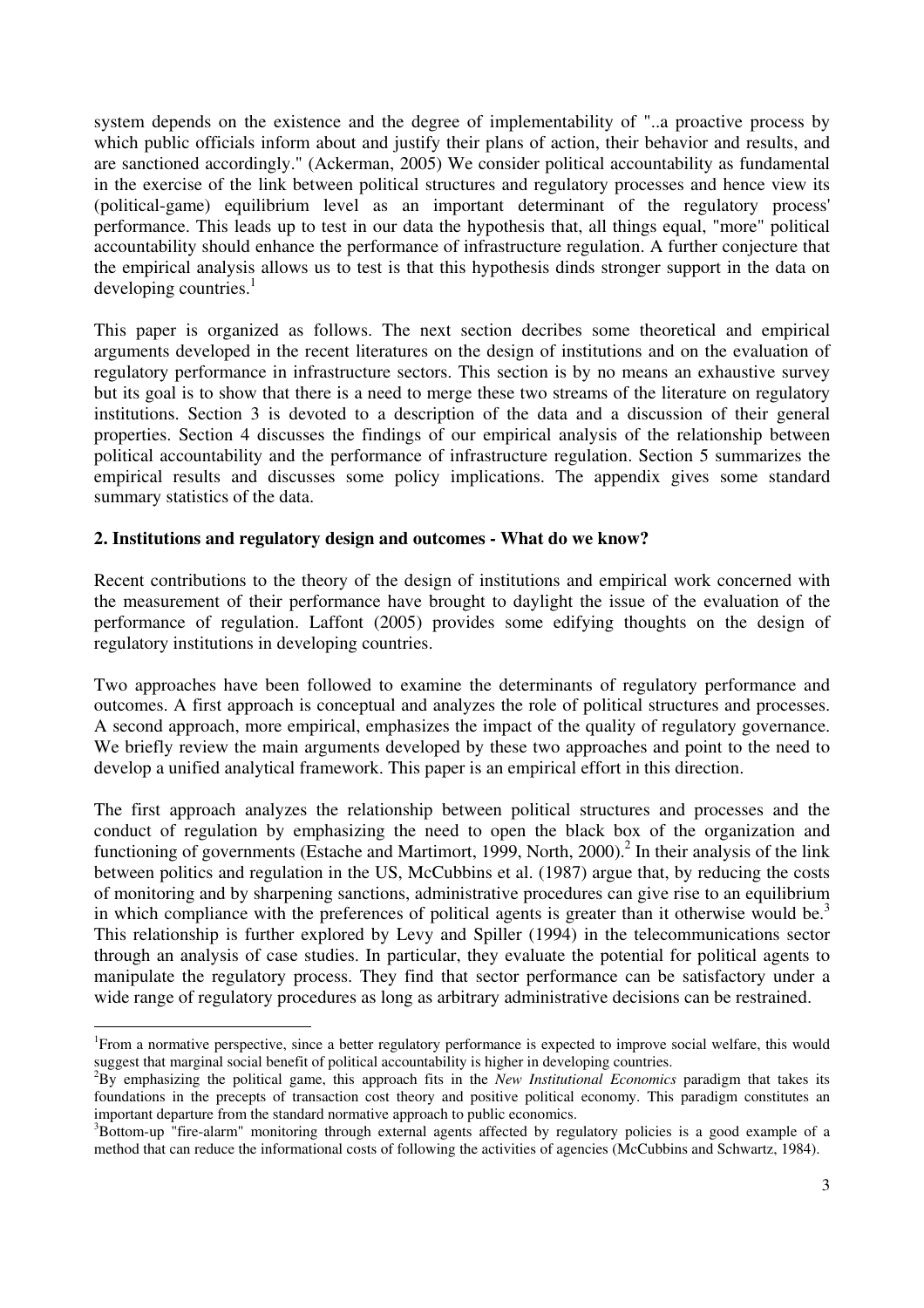The link between the political and regulatory spheres is further analyzed in Spiller and Tommasi (2005) through the impact that the characteristics of political environments have on the ability of political agents to reach intertemporal cooperation. They argue that long-term political cooperation is likely to lead to stable and flexible regulatory policies, hence, to effective regulation. This is particularly true when the agents with decision power have strong intertemporal relationships, policy and political moves are widely observable, good enforcement technologies are available, and the short-run payoffs from noncooperation are not so high. They further argue that less efficient regulatory rules resulting from a rigid regulatory context may in fact provide incentives for investment whereas granting discretion to the regulator may lead to arbitrary outcomes if institutional endowments are low.

Heller and McCubbins (1996) argue that incentives for investing in infrastructure industries are not credible within a given regulatory structure unless there is a political context that makes them sustainable. Regulatory predictability is a key feature for gaining credibility and political institutions play an important role in enhancing this predictability. The higher the quality of the political and institutional environment, the harder it is to change regulatory structures and procedures. In particular, the more veto political players with effective authority there are, the easier it is to block policy change. The main argument of this line of policy research is that the more established political structures and processes, the higher the cost of institutional change, and the more efficient the conduct of regulation.

Let us now briefly review the empirical approach that emphasizes the role of regulatory governance. The fundamental belief that motivates much of this line of research that essentially deals with infrastructure industries is that good regulatory governance is a prerequisite to a proper functioning of the positive relationship between regulatory incentives and regulatory performance. This belief is based on the conjecture that "...regulatory agencies with better governance should make fewer mistakes, have their mistakes identified and rectified better and more quickly, so that good regulatory practice is more readily established and maintained." (Cubbin and Stern, 2000a).

The basic empirical implications of these hypotheses is that, thanks to the structuring and the practice of regulation it entails, e.g., as an independent regulator making transparent regulatory decisions, better regulatory governance increases supply capacity and enhances productive and allocative efficiency. In the case of telecommunications, these implications are typically tested in data collected on a set of developing countries observed during a given time period. Regulatory performance is measured by mainline penetration rates and/or mainlines per employee, and regulatory governance is captured in an index that aggregates a set of aspects related to the structuration and internal organization of regulation (Gutierrez, 2003a).<sup>4</sup> Overall, when applied to telecommunications (Gutierrez, 2003b) and electricity (Cubbin and Stern, 2005a), the methodology yields a positive impact of regulatory governance on such regulatory output measures. For a survey of empirical studies on regulatory governance and performance in developing countries, see Cubin and Stern (2005b).

A typical contribution to this line of research starts from the global conceptual view that "…institutional quality is the dominant determinant of variations in long-term growth performance." (See Cubbin and Stern, 2005a and the citations thereof) However, in its implementation part, often it

l

<sup>4</sup>These studies and ours use "outcome variables" to measure regulatory performance. A more rigorous assessment of regulatory performance entails conducting surveys to capture the quality of regulators' decisions which ultimately impact sector outcomes (see, e.g., Correa et al, 2008 and Brown et al, 2006). Such surveys do not exist but would definitely, if undertaken, provide a better indication of the performance of regulation in infrastructure industries.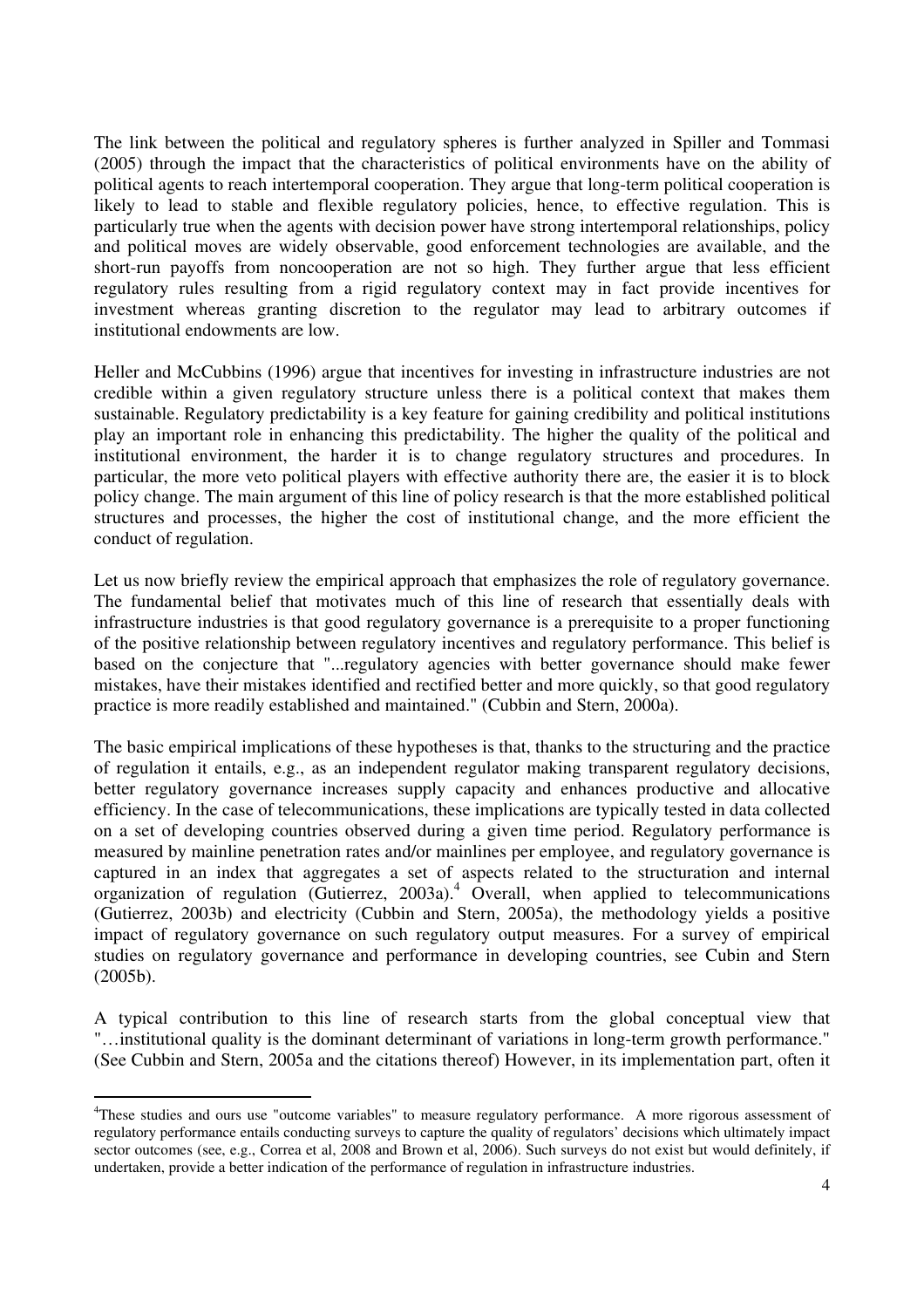only accounts for micro dimensions of institutional quality embodied in what is referred to as the quality of regulatory governance. Our view is that this approach should substantially gain in richness by drawing lessons from the literature on the design of institutions discussed earlier in this section. We take a step towards a unified approach that, when evaluating regulatory performance, in addition to specifying variables of regulatory governance, explicitly incorporates variables linking political and regulatory structures and processes. In our analysis, the variables through which the interface between political and regulatory structures and processes is going to materialize are variables that are used to proxy the concept of political accountability as described in the introduction.

A key idea on which this approach rests is that limiting the use and sanctioning the abuse of political power should help disentangling regulatory processes from the opportunistic behavior of political agents.<sup>5</sup> The elections mechanism should, in principle, ensure political accountability since citizens select representatives who hold bureaucrats and members of the judiciary system accountable for their behavior. However, this property of elections is hard to satisfy since the electoral process suffers from important information asymmetries between elected politicians and citizens and lack of politicians ex post accountability. Privatization of government monopolies, liberalization, and the application of private management principles to state-owned entreprises, have proven to be policies that improve political agents' accountability in a much more targeted way. However, when analyzing regulatory performance, beyond giving full consideration to such pro-accountability reforms as the above "marketization" policies, to the independence of the regulator, and to other factors related to the sector's regulatory governance, we think that it is also important to give due attention to other pro-accountability factors that are related to the governance of the economy as a whole. Implementing this thought is at the heart of our empirical study to which we now turn.

# **3. Data on regulatory outcomes and institutional environment**

This section gives a broad description of the data used in this study and discusses some of their general properties. We have constructed two data sets both covering the period 1985-1999, one on developing countries and another on developed countries.<sup>6</sup> The countries included in the data set on developing countries are India, Sri Lanka, Malaysia, Pakistan, Thailand, Ivory Coast, Ghana, Kenya, Malawi, Tanzania, Uganda, South Africa, Jordan, Morocco, Argentina, Bolivia, Brazil, Chile, Colombia, Costa Rica, Dominican Republic, Ecuador, Guatemala, Honduras, Jamaica, Panama, Peru, El Salvador, and Venezuela. Those included in the data set on developed countries are Australia, Austria, Belgium, Canada, Denmark, Finland, France, Germany, Greece, Iceland, Ireland, Italy, Japan, Luxembourg, Netherlands, New Zealand, Norway, Portugal, Spain, Sweden, Switzerland, United Kingdom, and United States. For each of these countries, we have collected information on variables regrouped into the four categories "Regulatory performance," "Local accountability," "Global accountability," and "Other variables." Table 1 below gives the list of these variables along with their designation. For a precise definition of these variables and the data sources, see Gasmi et al. (2006).

As indicated above, regulatory performance is measured by the level of output (mainline penetration or cellular subscription), efficiency (mainlines per employee), or price (fixed residential, cellular).<sup>7</sup> In view of the conceptual framework discussed in the previous section, we have regrouped variables that inform us on the existence of political accountability into variables of "local" and "global"

<sup>&</sup>lt;sup>5</sup>As noted by Spiller and Tommasi (2005), opportunistic behavior of politicians can be expected in infrastructure industries because of the important economic stakes involved.

<sup>&</sup>lt;sup>6</sup>For reasons discussed in the introduction, these two data sets have been subject to separate estimation though to comparative result analysis.

 $7$ These outcome variables are indirect measures of regulatory performance based on objective data on regulated firms as opposed to direct measures based on subjective data reported by surveyed regulatory agencies.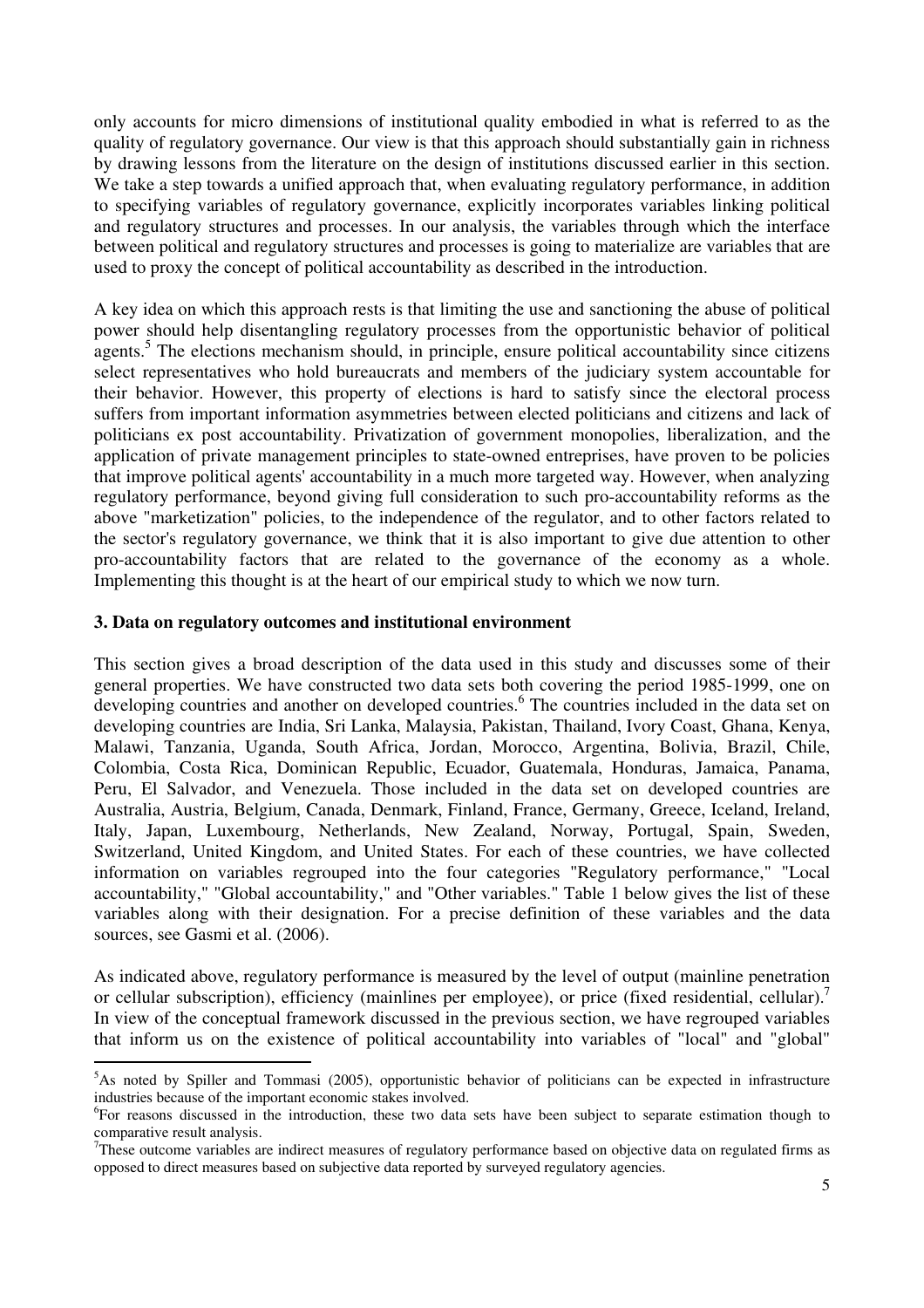accountability meant to represent the quality of, respectively, regulatory governance in the sector and political governance at the level of the whole economy. Therefore, local accountability is captured in variables reflecting the degree of political and financial independence of the regulator, the level of transparency of accounts and regulatory decisions, the clarity of the allocation of responsibilities among institutions, the nature of the legal environment, and the degree of social participation in regulatory decisions.<sup>8</sup> As to global accountability, it is captured in variables reflecting the quality of the institutional framework (government integrity, efficiency of bureaucracy, strength of courts and enforcement capacity, government commitment capacity, and currency risk) and the quality of the political process (strength of checks and balances).<sup>9</sup>

| ташс т                    |                                 |  |  |  |
|---------------------------|---------------------------------|--|--|--|
| Variables and designation |                                 |  |  |  |
| Variable<br>Designation   |                                 |  |  |  |
| Regulatory performance    |                                 |  |  |  |
| ml                        | Mainline penetration            |  |  |  |
| cel                       | Cellular subscription           |  |  |  |
| eff                       | Mainlines per employee          |  |  |  |
| $p_{\perp}$ res           | Monthly subscription to fixed   |  |  |  |
| $p_{\perp}$ cel           | Price of cellular               |  |  |  |
| Local accountability      |                                 |  |  |  |
| reg                       | Regulatory governance index     |  |  |  |
| Global accountability     |                                 |  |  |  |
| corruption                | Corruption                      |  |  |  |
| bureau                    | Bureaucracy                     |  |  |  |
| law                       | Law and order                   |  |  |  |
| expropri                  | Expropriation                   |  |  |  |
| currency                  | Currency risk                   |  |  |  |
| institutional             | Institutional environment index |  |  |  |
| checks                    | Checks and balances             |  |  |  |
| Other variables           |                                 |  |  |  |
| priva                     | Privatization                   |  |  |  |
| $comp\_fix$               | Competition in fixed            |  |  |  |
| comp_cel                  | Competition in cellular         |  |  |  |
| rural                     | Rural population                |  |  |  |
| density                   | Population density              |  |  |  |

| Table 1                   |  |
|---------------------------|--|
| Loriables and designation |  |

The variables in the group of other variables are introduced to control for some effects deemed important when estimating the relationship between political accountability and regulatory performance. Given that the telecommunications sector has undergone significant market structure changes during the period under study, we have included some reform variables that inform on the privatization of the incumbent and the introduction of competition in fixed and cellular service as the

l,

<sup>&</sup>lt;sup>8</sup>Our study contributes then to the literature on the impact of the infrastructure industries reforms by extending the set of variables capturing regulatory governance. In that respect, it stands along the line of Gutierrez (2003b) and Holder and Stern (1999) who have constructed detailed indices of regulators' characteristics in Latin American countries for the telecom sector, and in Asian countries for the electricity sector, respectively. The importance of these dimensions for regulatory agencies to be sustainable has been emphasized (Estache and Martimort, 1999). In our data samples, in 26 of the 29 developing countries and 21 of the 23 developed countries, the regulator has become independent at some point during the period under study.

<sup>&</sup>lt;sup>9</sup>Both the empirical and theoretical literatures suggest that it is not so much the extent of democracy that is relevant to investors but rather the ability of the government to credibly commit to a policy regime. The level of policy stability is captured here through an index that indicates whether there exists an "effective" number of checks and balances.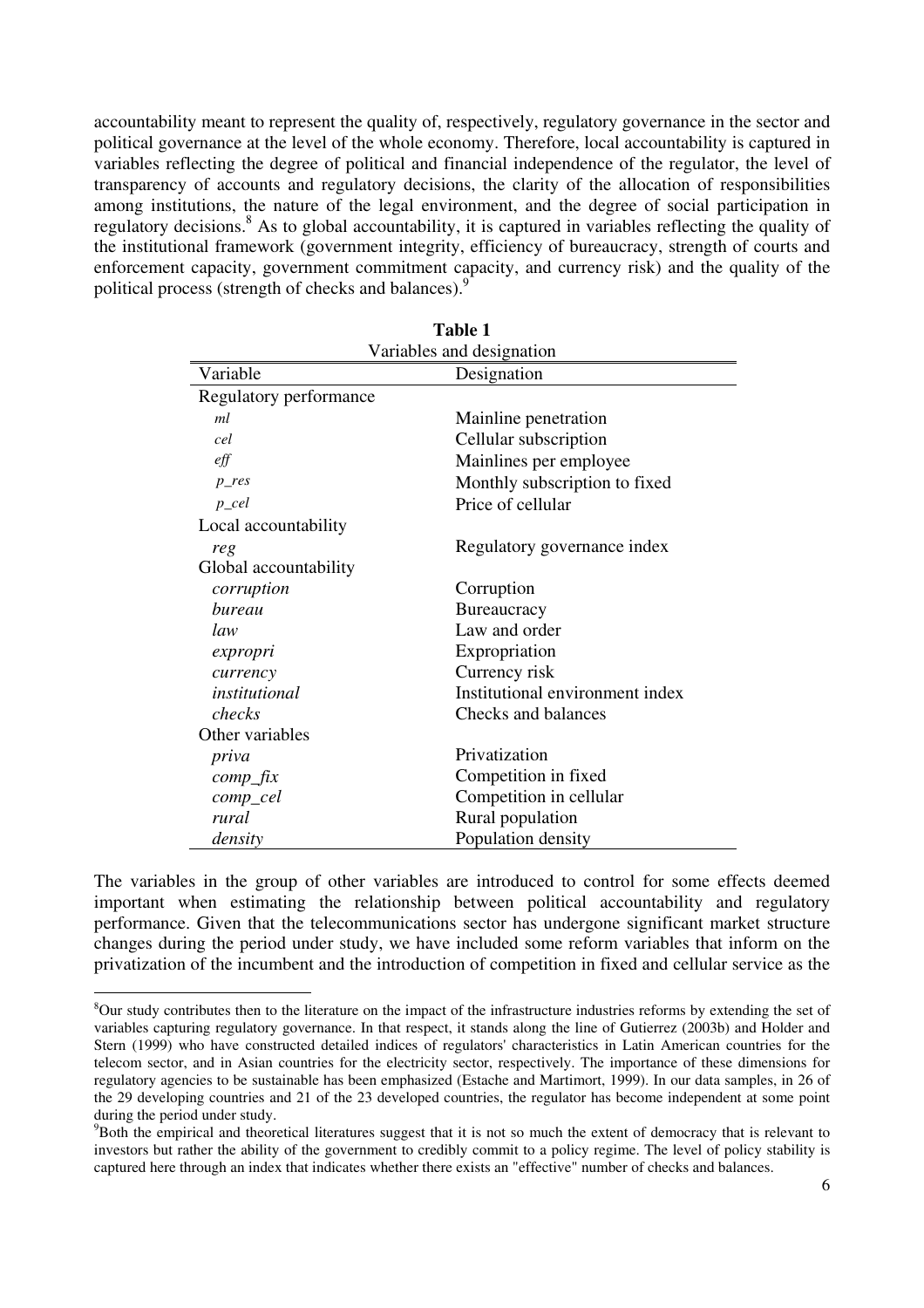liberalization of these segments has arguably had different market implications (Gasmi and Recuero Virto, 2006). During the period spanned by our samples both developing and developed countries countries have been extensively engaged in reforms of their telecommunications industries formerly organized as state monopolies. In our data set on 29 developing countries, 18 of these countries have partially privatized their historical operator, 14 have introduced competition in the local fixed-line segment, and 24 have introduced competition in the cellular segment. In our data set on 23 developed countries, these figures are respectively 20, 10, and 15. In both types of countries, the reforms have coincided with the introduction of new technologies that have significantly reduced costs and increased demand. We have also included in this group of control variables some country-specific demand features that inform us on the population (density) and its distribution (urban vs rural).

Table 2 below provides the correlation coefficients between the variables representing regulatory performance and those representing political accountability.<sup>10</sup> We see from this table that the correlation between the variables of regulatory performance and political accountability is generally stronger for developing countries than for developed countries. This is particularly so when regulatory performance is measured by mainline penetration, cellular subscription, or mainlines per employee, and political accountability is captured by the strength of checks and balances. The same is true when regulatory performance is measured by mainlines per employee and political accountability is captured by the regulatory governance index, and when regulatory performance is measured by cellular subscription or price of cellular and political accountability is captured by the quality of the institutional environment. We also note that, in both samples, the regulatory performance variables tend to correlate relatively "more"' with the variables that reflect the quality of the broad institutional environment than those that reflect the quality of regulatory governance in the sector.

| Table 2                                     |               |                        |              |              |                 |                 |
|---------------------------------------------|---------------|------------------------|--------------|--------------|-----------------|-----------------|
| Correlation coefficients                    |               |                        |              |              |                 |                 |
| (developing countries, developed countries) |               |                        |              |              |                 |                 |
|                                             |               | Regulatory performance |              |              |                 |                 |
|                                             |               | ml                     | cel          | ef f         | p res           | $p_{\perp}$ cel |
| Global accountability                       | institutional | (0.41, 0.63)           | (0.65, 0.24) | (0.42, 0.22) | (0.23, 0.28)    | (0.60, 0.01)    |
|                                             | checks        | (0.34, 0.07)           | (0.39, 0.04) | (0.36, 0.01) | $(-0.01, 0.12)$ | (0.30, 0.24)    |
| Local accountability                        | reg           | (0.19, 0.43)           | (0.57, 0.55) | (0.30, 0.05) | $(-0.06, 0.01)$ | $(0.61,-0.07)$  |

Note: In any entry (a,b) of the table, a concerns the developing countries and b the developed countries.

l

It is instructive to examine the evolution of these variables over the period spanned by the samples. When measured by mainline penetration, cellular subscription, or mainlines per employee, regulatory performance has, on average, increased twice as much in developing countries than in developed countries. This relatively higher increase of output in developing countries most likely reflects the fact that unmet demand was considerably more important in these countries in the early part of period. In contrast, when measured by the monthly subscription to the fixed service, which has increased in both developing and developed countries, or the price of cellular, which has decreased, regulatory performance has improved noticeably more in developed countries. This conclusion should be moderated though. First, the significantly higher increase of the monthly subscription to the fixed telephone service in developing countries might be due to the fact that policies of tariff rebalancing have been relatively more intense in these countries. Second, the significantly lower decrease of price of cellular in developing countries might reflect a relatively less mature and hence less effective competition in this segment of the market than in developed countries.

 $10$ Table A1 in the appendix provides some summary statistics of the data on the developing and developed countries.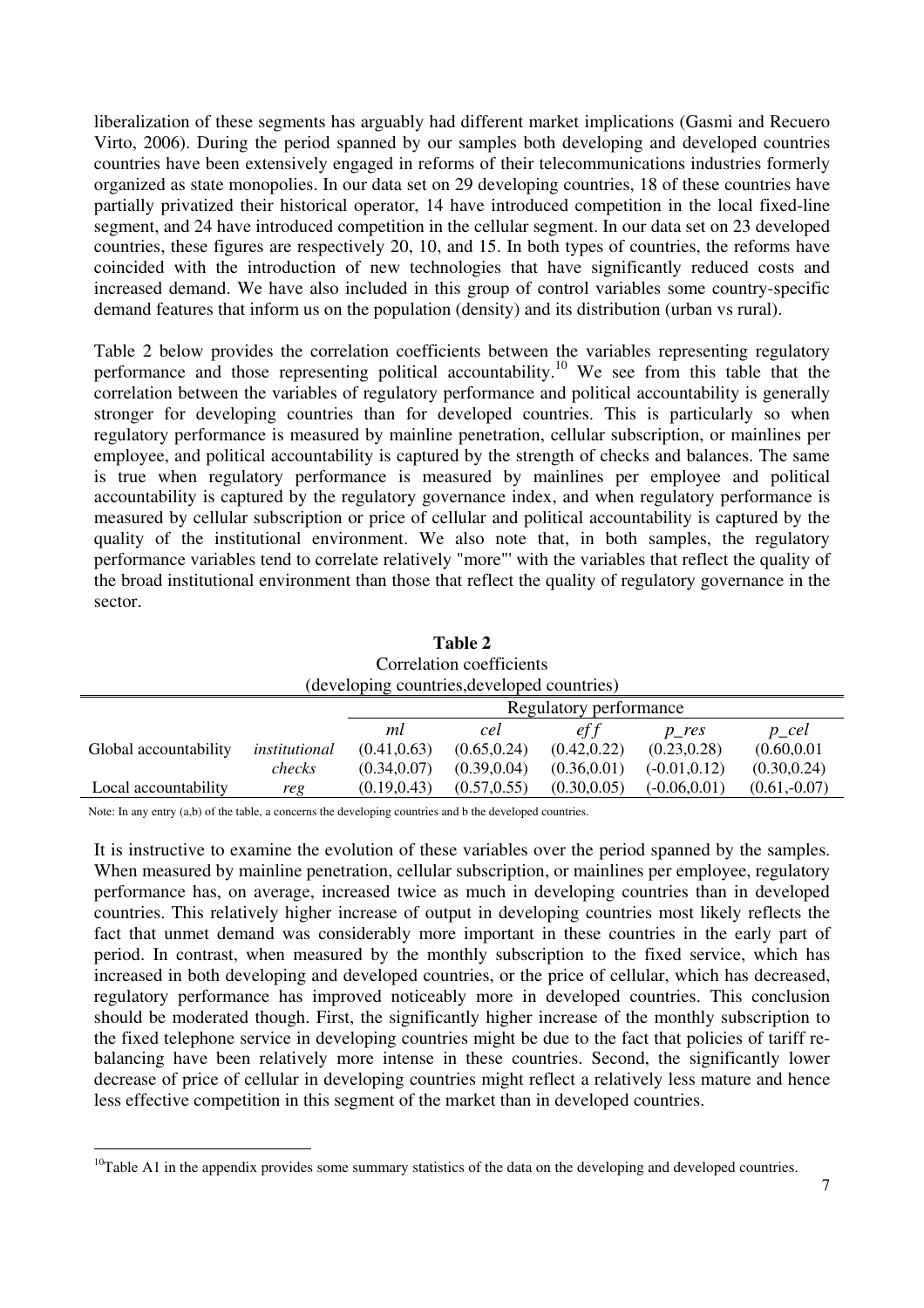To conclude this brief check up of the data, we should mention that we find that the quality of the institutional environment and the political process has shown a relatively higher improvement in developing countries during the period under study. But again, this observation should be taken with care at this point as it might only reflect the fact that these countries were considerably lagging behind on these two dimensions.

### **4. Does political accountability affect regulatory performance?**

As indicated above, our investigation of the effect of political accountability relies on a set of regressions.<sup>11</sup> While the estimation of the coefficients of these regressions allows us to assess the (quantitative) impact of the political accountability variables on the regulatory performance variables, asking first whether there exists a causal relationship between these variables will allow us to meaningfully interpret this impact. We therefore performed some causality tests.<sup>12</sup> Table 3 below summarizes our findings on the existence of causal relationships in the two data sets analyzed.

It is fair to say that, overall, the results support the proposition that in both developing and developed countries there exists a causal relationship between political accountability and regulatory performance. This is particularly true when we examine political accountability through the quality of the institutional environment. Another interesting feature of the results is that global accountability variables seem to be in a stronger causal relationship with regulatory performance than local accountability variables, and this is even more so in developing countries. Even though the empirical evidence of such relationships is admittedly stronger in the data on developing countries, we feel that the importance of the issue from a policy point of view warrants a careful analysis of the quantitative aspects of these relationships, a task which is taken up next.

| $\sqrt{2}$<br>(developing countries, developed countries) |                      |                       |            |  |  |
|-----------------------------------------------------------|----------------------|-----------------------|------------|--|--|
| Variable                                                  | Local accountability | Global accountability |            |  |  |
|                                                           | reg                  | institutional         | checks     |  |  |
| ml                                                        | (Yes, No)            | (Yes, Yes)            | Yes, No)   |  |  |
| cel                                                       | No, Yes)             | (Yes, Yes)            | (Yes, Yes) |  |  |
| $\ell$ ff                                                 | (No, No)             | (Yes, No)             | (No, No)   |  |  |
| $p_{\text{res}}$                                          | (Yes, Yes)           | (Yes, Yes)            | (Yes, No)  |  |  |
| $p_{\perp}$ cel                                           | (Yes, No)            | (Yes, No)             | (No, No)   |  |  |
| Notes:                                                    |                      |                       |            |  |  |

**Table 3**  (Granger -) Causality relationships

-In any entry (a,b) of this table, a concerns the developing countries and b the developed countries.

-A "Yes" ("No") indicates that evidence of a causal relationship running from the accountability

variable to the regulatory performance variable has (has not) been found.

l

The preliminary analysis of the data performed so far sets the ground for a scrutiny of the relationship between political accountability and regulatory performance in the two data sets. In

 $11$ Our empirical investigation of the impact of political accountability on regulatory performance relies on a series of regressions in which the dependent variable is one that measures regulatory performance and the independent variables that retain much of our attention are those that are used to capture political accountability. We apply the Differenced Generalized Method of Moments (DIF-GMM) method developed by Arellano and Bond (1991) for analyzing panel data and applied by Beck and Katz (2004) to Time Series Cross-Sectional data. A technical issue that we addressed prior to estimation is that of stationarity of the dependent variable. To address stationarity, we followed a method sugested by Blundell and Bond (1998, 1999). See also Arellano and Bover (1995).

<sup>&</sup>lt;sup>12</sup>These tests combine the DIF-GMM estimation technique with a Granger-causality testing procedure developed in Holtz-Eakin et al. (1988) for panel data.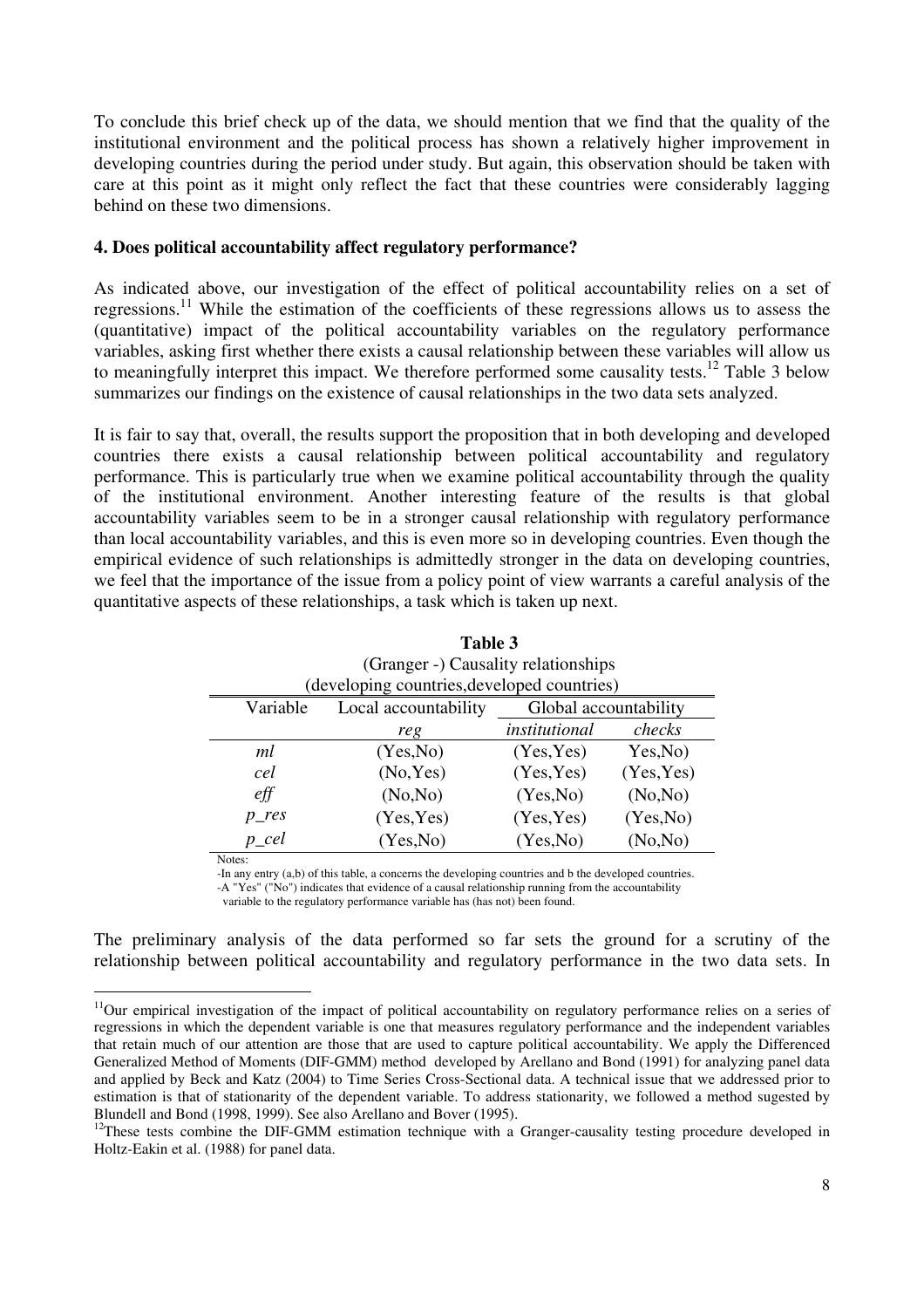addition to bringing empirical evidence on the causal relationship between political accountability and regulatory performance, the Granger-causality tests provided us with information on the dynamic structure of this relationship. The end-product of this testing procedure is a list of potential variables to be included as regressors when estimating the quantitative impact of political accountability on regulatory performance. In order to minimize the risk of estimation inaccuracy, a serious threat in the context of dynamic data analysis which is ours, we made sure that, if needed, the variables used to measure regulatory performance, the dependent variables, were transformed so as to make them stationary. The next step was to run DIF-GMM regressions using political accountability regressors drawn from the set of variables that have "passed" the causality test and for both the developing countries and developed data panesl.

Concerning the developing countries data, we find that, for any of the five variables used to measure regulatory performance, there is at least one variable used to represent political accountability that significantly affects it. Except when regulatory performance is measured by the monthly subscription to fixed, the sign of this impact is as expected, i.e., the higher the political accountability, the better the regulatory performance as reflected in higher output (increase in mainline penetration and cellular subscription), higher efficiency (increase in mainlines per employee), and lower prices (decrease in price of cellular).

The apparently counterintuitive case where we find that higher political accountability (less risk of expropriation for operators and stronger checks and balances) leads to a higher monthly subscription to fixed service might in fact only reflect the extent of tariff rebalancing that typically takes place in developing countries during the early stages of the reforms. When we distinguish local accountability (regulatory governance) from global accountability, it is interesting to note that the latter is more often found to have a significant impact on regulatory performance. Nevertheless, in the cases when it is found to be significant, the effect of regulatory governance on regulatory performance has the expected sign, namely, a better regulatory governance leads to a higher output and a lower price.

The results obtained with the data on the developed countries convey quite different messages and are generally poor compared with those obtained with the data set on the developing countries. In fact, some reasonable regressions could only be found when using either mainline penetration, cellular subscription, or monthly subscription to fixed to measure regulatory performance. As to the impact of political accountability on regulatory performance, the only sensible results that could be recovered from the data on developed countries are a positive effect of regulatory governance and checks and balances on cellular subscription and a monthly subscription to the fixed service that decreases when the currency risk to operators diminishes.

In both data sets, the time-specific effects are highly significant suggesting that attention should be given to important political and economic events in a given country when examining the performance of regulation. We also find that the reform variables are endogenous in all the regressions except when regulatory performance was measured by cellular subscription and by the monthly subscription to fixed in the data set on developing countries, and by the monthly subscription to fixed in the data set on developed countries. These results are consistent with the idea that reforms are increasingly performance-based. $^{13}$ 

These findings suggest that, overall, there are reasons to believe that local accountability, synonymous in this paper to regulatory governance, generally affects regulatory performance in a significant way in developing as well as developed countries. The story is not so clear when it comes

 $^{13}$ Endogeneity of regulatory policies has been discussed in Gasmi and Recuero Virto (2006), Gutierrez (2003), and Ros (1999, 2003).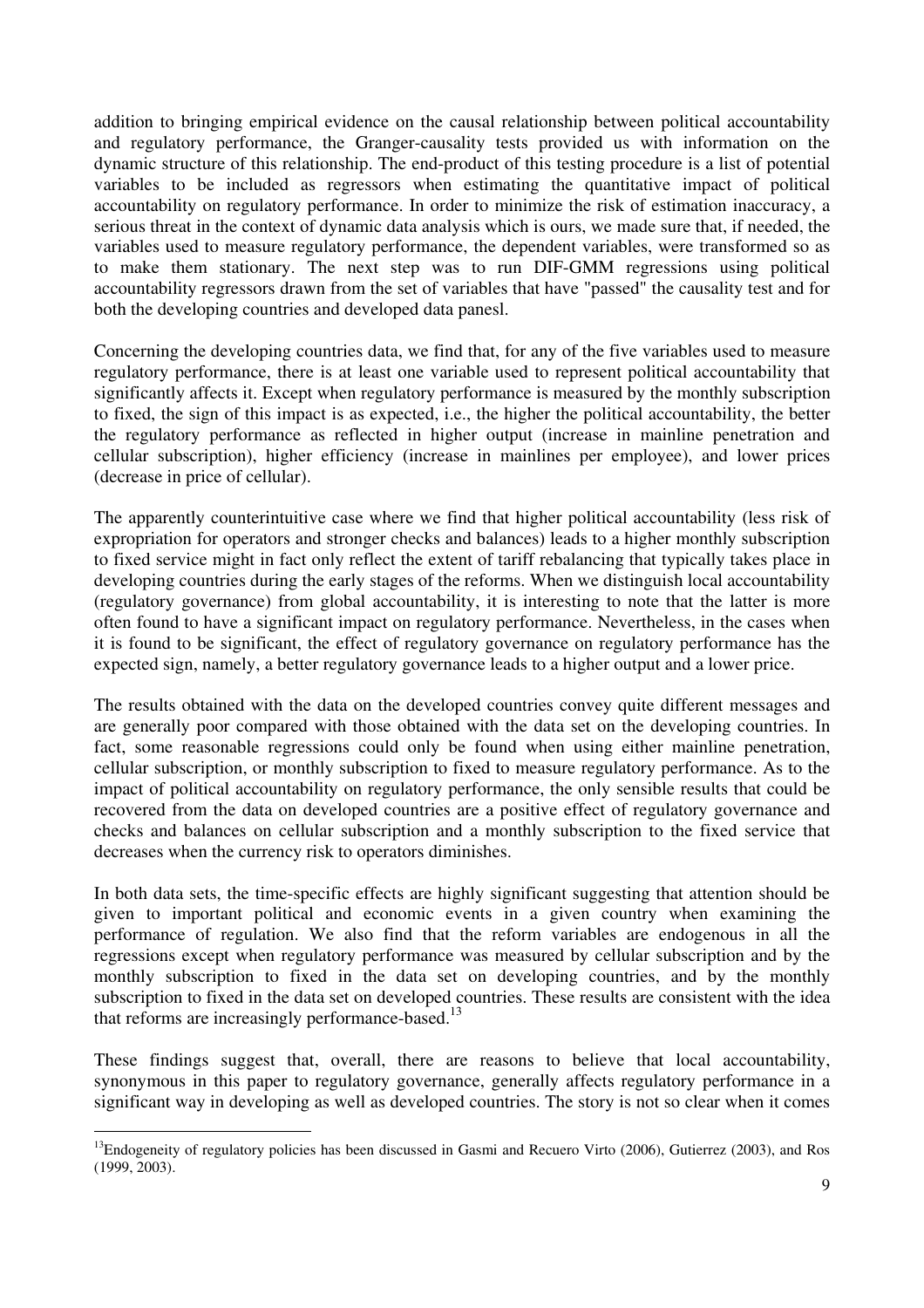to global accountability. In the data set on developing countries, we found that the quality of the political process and the institutional environment have a favorable impact on regulatory performance when the latter is evaluated by the level of output, price, or efficiency in the telecommunications industry. In contrast, in the data set on developed countries, while the quality of the political process has been found to have a positive impact on regulatory performance when the latter is measured by achieved output, the institutional environment showed an ambiguous impact when regulatory performance is measured by output and prices.

Table 4 below summarizes our findings. In this table, the signs "+" and "-" respectively indicate a positive and a negative impact of the political accountability variable indicated in the column on the regulatory performance variable indicated in the row. The variable *institutional* which is an index reflecting the quality of the institutional environment, is constructed by aggregating five indices reflecting the extent of corruption in the country (*corruption*), the burden of the bureaucracy (*bureau*), the strength of the judicial system and the degree of observance of the law (*law*), the risk of expropriation through outright asset confiscation or imposed nationalization (*expropri*), and the risk of losses to operators due to exchange rate fluctuations (*currency*).

| Impact of political accountability on regulatory performance |                      |                       |           |  |
|--------------------------------------------------------------|----------------------|-----------------------|-----------|--|
| (developing countries, developed countries)                  |                      |                       |           |  |
| Variable                                                     | Local accountability | Global accountability |           |  |
|                                                              | reg                  | institutional         | checks    |  |
| ml                                                           | $(+, NA)$            | $(NS, -)$             | $(+, NA)$ |  |
| cel                                                          | $(NA,+)$             | $(+, NS)$             | $(+,+)$   |  |
| $\ell$ ff                                                    | (NA, NA)             | $(+, NA)$             | (NA, NA)  |  |
| $p_{\text{res}}$                                             | $(-, NS)$            | $(+,-)$               | $(+, NA)$ |  |
| $p_{\perp}$ cel                                              | $(-, NA)$            | $(-, NA)$             | (NA, NA)  |  |
|                                                              |                      |                       |           |  |

**Table 4**  Impact of political accountability on regulatory performance

Notes:

-In any entry (a,b) of this table, a concerns the developing countries and b the developed countries.

-A "+" ("-") indicates that a positive (negative) and significant effect was found.

-"NS" indicates that no significant effect was found and "NA" stands for "not applicable."

#### **5. Conclusions and lessons for regulators**

The quality of political institutions has long been emphasized in both the academic and the institutional spheres as being a crucial determinant of economic performance. This paper has illustrated an approach that draws lessons from the recent conceptual literature concerned with the role of the economy-wide governance in the shaping of regulatory outcomes and feed them into the more empirical approach that directly examines the impact of sector-wide governance on regulatory performance. This "integrated" approach rests on the idea that political accountability is a key factor in the interface between political and regulatory structures. This approach is illustrated for the case of telecommunications in developing and developed countries by analyzing the impact of political accountability variables on regulatory outcome variables in two time-series-cross-sectional data sets.

Two sets of variables are used to capture political accountability: local accountability variables and global accountability variables. Local accountability variables include most of the features related to "regulatory governance," namely, unbundling of regulation from policy making, autonomy and independence of the regulator, accountability of the regulator, clarity in the allocation of mandates and attributes among government institutions, legal aspects, transparency of regulatory practices, and participation in the regulatory process. These variables are synthesized in a regulatory governance index. Global accountability variables include variables concerning corruption, bureaucracy, law and order, expropriation, currency risk, and checks and balances.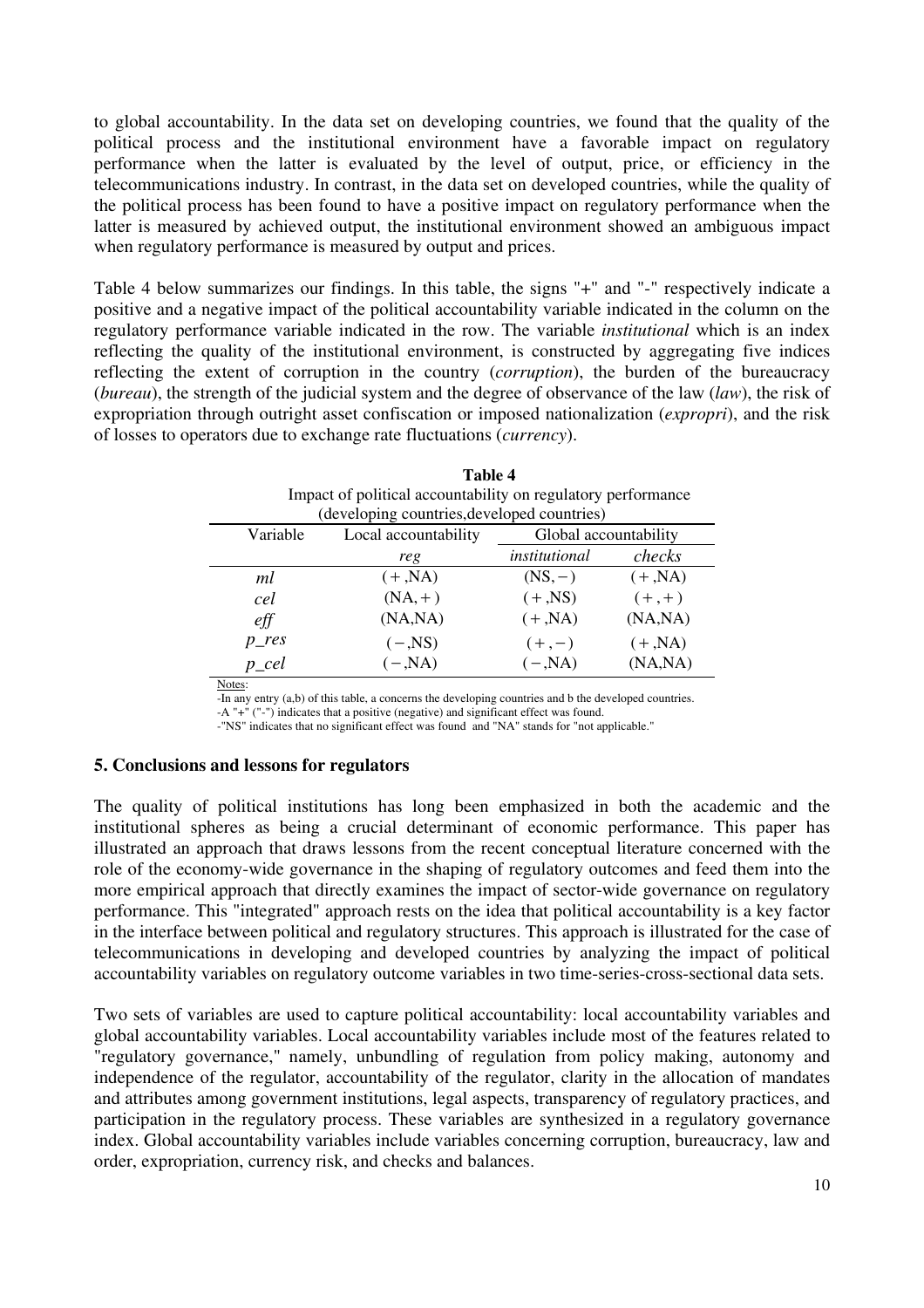Using a data sample on developing countries and another on developed countries, the study measures the impact of these political accountability variables on some outcome variables variables meant to measure regulatory performance, namely, mainline penetration, cellular subscription, mainlines per employee, monthly subscription to the fixed, or price of cellular. The analysis has shown a relatively weak effect of political accountability on the performance of regulation in developed countries and a much more clear-cutting effect in the case of developing countries, namely, higher political accountability yields higher regulatory performance. What implications can one derive from such a finding for the telecommunications industry and to some extent for most of the infrastructure industries $2^{14}$ 

During the last two decades, many developing countries have created regulatory agencies mostly relying on advice provided by international financial institutions and international lawyers to implement these regulatory models. New regulatory institutions were however not tailored or customized enough to fit the local cultural, political and social endowments. The study described in this paper again stresses this very important requirement for success in developing new institutions. Furthermore, the study goes beyond most current analyses in the area by extending the focus of the analysis to what has been referred to as issues of global accountability which reflect the quality of political institutions.

Recent contributions have deepened the understanding of regulatory effectiveness along two dimensions. The first dimension is regulatory governance, a concept which is a bit broader than what the concept of local accountability discussed here encompasses. The second is regulatory substance, a concept which is meant to capture the way regulation is actually performed. Brown et al. (2006) have proposed a comprehensive evaluation process of the effectiveness of regulatory institutions. If implemented, this process will highlight not only the structural weaknesses but also the deficiencies stemming from the surrounding environment of regulation, in particular, the political environment.

It is thus important to devise policy mitigation instruments that incorporate both of these dimensions. Unfortunately, common practices during the last decade or so have shown that donors' interventions are centered on structural issues. The analysis described in this paper clearly advocates for the definition of a set of instruments of effective intervention with the objective of achieving political accountability improvements in the practice of infrastructure regulation. Indeed, building regulatory institutions in developing countries should be part of a broader strategy of "good governance" and not only be considered, as it has been in the past years, as a sectoral matter. The empirical analysis reported in this paper has shown that the stake of such a broadening of the view of how regulatory institutions should be built in developing countries is important indeed.

Building regulatory institutions in developing countries has proven to be more complex than initially thought. The paper has argued that regulatory governance is a necessary but not a sufficient condition for good regulatory performance. Political accountability matters for the way regulatory institutions operate and make decision. Deepening the understanding of these inter-relationships calls for a better assessment of the political economy of infrastructure reforms as well as it entails proper analysis and understanding of how political systems work. This calls for a greater integration of work undertaken by economists and political scientists in the design of regulatory institutions. But, and after all, we need to keep in mind that building new institutions requires time. Regulatory institutions in developing countries still need to be supported. For development partners, this means a greater concentration of their efforts on countries where preconditions for success are relatively tangible.

 $14$ The results found for the telecommunications sector can be expected to hold in other infrastructures although this study calls for a careful account for the technological specificities of the other sectors.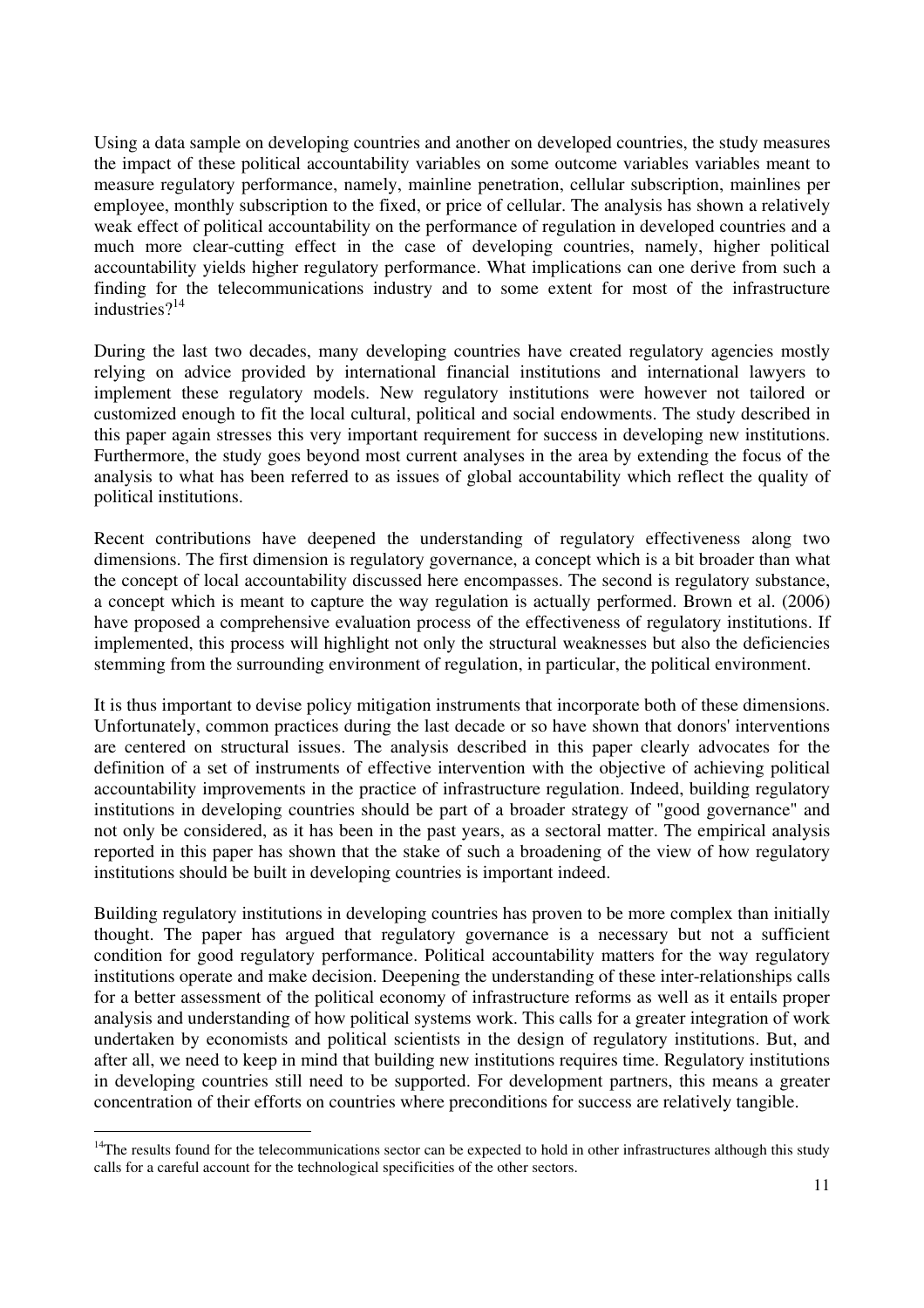# **Appendix**

| <b>Table A1</b>               |                                 |            |                                             |                 |               |                  |
|-------------------------------|---------------------------------|------------|---------------------------------------------|-----------------|---------------|------------------|
| Data summary statistics       |                                 |            |                                             |                 |               |                  |
|                               |                                 |            | (developing countries, developed countries) |                 |               |                  |
| Variable                      | Designation                     | Obs.       | Median                                      | Std. Dev        | Min.          | Max.             |
| <b>REGULATORY PERFORMANCE</b> |                                 |            |                                             |                 |               |                  |
| ml                            | Mainline penetration            | (435,345)  | (3.76, 47.49)                               | (4.96, 10.87)   | (0.11, 14.52) | (22.36, 73.56)   |
| cel                           | Cellular subscription           | (431, 344) | (0.01, 2.55)                                | (2.09, 13.51)   | (0,0)         | (15.96, 63.37)   |
| $\ell f f$                    | Mainlines per employee          | (424, 345) | (53.06, 166.08)                             | (58.85, 57.53)  | (7.78, 43.48) | (371.16, 358.76) |
| $p_{\text{-}}$ res            | Monthly subscription to fixed   | (256, 252) | (4.44, 4.70)                                | (4.23, 4.70)    | (0,5.60)      | (21.29, 26.27)   |
| $p_{\textit{--}}cel$          | Price of cellular               | (324, 192) | (0,1.40)                                    | (0.53, 0.86)    | (0,0)         | (2.24, 4.95)     |
| <b>LOCAL ACCOUNTABILITY</b>   |                                 |            |                                             |                 |               |                  |
| reg                           | Regulatory governance index     | (435,345)  | (0,0)                                       | (4.60, 3.11)    | (0,0)         | (13.5, 8)        |
| <b>GLOBAL ACCOUNTABILITY</b>  |                                 |            |                                             |                 |               |                  |
| corruption                    | Corruption                      | (435,345)  | (5, 8.33)                                   | (1.43, 1.37)    | (1.66, 3.33)  | (10,10)          |
| bureau                        | Bureaucracy                     | (420, 345) | (5,10)                                      | (1.86, 1.33)    | (1.66, 4.5)   | (10,10)          |
| law                           | Law and order                   | (435,345)  | (5,10)                                      | (2.06, 1.11)    | (0,5)         | (10,10)          |
| expropri                      | Expropriation                   | (420, 345) | (7.35,10)                                   | (2.00, 0.66)    | (2,4.6)       | (10,10)          |
| currency                      | Currency risk                   | (435, 345) | (6,9)                                       | (1.98, 1.16)    | (1,4)         | (10,10)          |
| institutional                 | Institutional environment index | (435, 345) | (28.66, 47)                                 | (7.10, 3.99)    | (8,25.26)     | (41.16,50)       |
| checks                        | Checks and balances             | (423, 345) | (3,4)                                       | (2.06, 1.62)    | (1,2)         | (18,16)          |
| <b>OTHER VARIABLES</b>        |                                 |            |                                             |                 |               |                  |
| priva                         | Privatization                   | (435, 345) | (0,0)                                       | (0.32, 0.48)    | (0,0)         | (1,1)            |
| $comp\_fix$                   | Competition in fixed            | (435,345)  | (0,0)                                       | (0.29, 0.42)    | (0,0)         | (1,1)            |
| $comp$ <sub>c</sub> $el$      | Competition in cellular         | (435, 345) | (1,0)                                       | (1.10, 0.47)    | (0,0)         | (3,1)            |
| rural                         | Rural population                | (435, 345) | (49.82, 24.70)                              | (20.95, 12.73)  | (10.95, 2.95) | (90.31, 62.84)   |
| density                       | Population density              | (435, 345) | (48.07, 94.59)                              | (79.39, 119.50) | (5.38, 2.01)  | (330.34, 466.49) |

Note: In any entry (a,b) of the table, a concerns the developing countries and b the developed countries.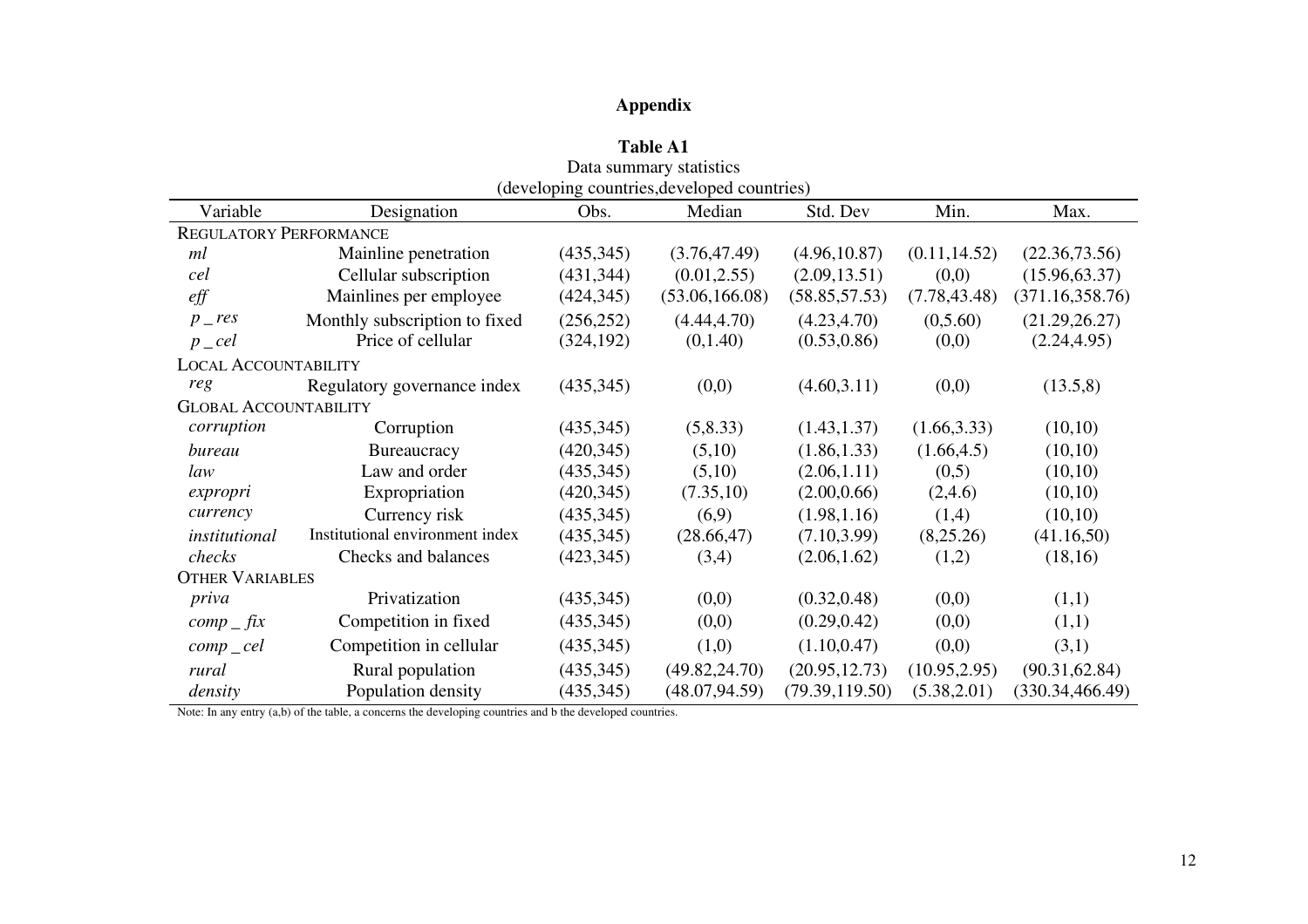#### **References**

- Ackerman, J.M. (2005), "Social accountability in the public sector: A conceptual discussion," Social Development Paper 82, The World Bank.
- Arellano, M. and S.R. Bond (1991), "Some tests of specification for panel data: Monte Carlo evidence and an application to employment equations," *Review of Economic Studies*, 58, pp. 277-97.
- Arellano, M. and O. Bover (1995), "Another look at the instrumental variable estimation of errorcomponent models," *Journal of Econometrics*, 68, pp. 29-51.
- Beck, N. and J. Katz (2004), "Time-series-cross-section issues: Dynamics," Paper presented at the 2004 Annual Meeting of the Society for Political Methodology, Stanford University.
- Blundell, R. and S. Bond (1998), "Initial conditions and moment restrictions in dynamic panel data models," *Journal of Econometrics*, 87, pp. 115-143.
- ---------------------------------- (1999), "GMM estimation with persistent panel data: An application to production functions," The Institute for Fiscal Studies Working Paper Series No. W99/4.
- Brown, A.C., Stern, J., and B. Tenenbaum with D. Gencer (2006), *Handbook for evaluating infrastructure regulatory systems*. World Bank Publications.
- Correa, P., Melo, M., Mueller, B., and C. Pereira (2008), "Regulatory governance in Brazilian infrastructure industry," *The Quarterly Review of Economics and Finance*, 48, pp. 202-216.
- Cubbin, J. and J. Stern (2005a), "Regulatory effectiveness and the empirical impact of variations in regulatory governance: Electricity industry capacity and efficiency in developing countries," World Bank Policy Research Working Paper 3535.
- ------------------------------- (2005b), "Regulatory effectiveness: The impact of regulation and regulatory governance arrangements on electricity industry outcomes," World Bank Policy Research Working Paper 3536.
- Estache, A. and D. Martimort (1999), "Politics, transactions costs, and the design of regulatory institutions," World Bank Policy Research Paper 2073.
- Gasmi, F., Noumba, P., and L. Recuero Virto (2006), "Political accountability and regulatory performance in infrastructure industries: An empirical analysis," World Bank Policy Research Paper 4101. *The World Bank Economic Review*, forthcoming.
- Gasmi, F. and L. Recuero Virto (2006), "The determinants of reforms and their impact on telecommunications deployment in developing countries," Mimeo, Toulouse School of Economics, Université Toulouse1 Capitole. *Journal of Development Economics*, forthcoming.
- Gutierrez, L. H. (2003a), "Regulatory governance in the Latin American telecommunications sector," *Utilities Policies*, 11, pp. 225-240.
- ----------------------- (2003b), "The effect of endogenous regulation on telecommunications expansion and efficiency in Latin America," *Journal of Regulatory Economics*, 23, pp. 257-286.
- Heller, W.B. and M.D. McCubbins (1996), "Politics, institutions, and outcomes: Electricity regulation in Argentina and Chile," *Journal of Policy Reform* 1, pp. 357-387.
- Holder, S. and J. Stern (1999), "Regulatory governance: Criteria for assessing the performance of regulatory systems," *Utilities Policies*, 8, pp. 35-50.
- Holtz-Eakin, D., Newey, W., and H.S. Rosen (1988), "Estimating vector autoregressions with panel data," *Econometrica*, 56, pp. 1371-95.
- Laffont, J.J. (2005), *Regulation and development*, Cambridge University Press.
- Levy, B. and P.T. Spiller (1994), "The institutional foundations of regulatory commitment: A comparative analysis of telecommunications regulation," *Journal of Law, Economics and Organization*, 10, pp. 201-246.
- McCubbins, M.D. and T. Schwartz (1984), "Congressional oversight overlooked: Police patrol vs fire alarms,'' *American Journal of Political Science*, 28, pp. 165-179.
- McCubbins, M.D., Noll, R.G., and B.R. Weingast (1987), "Administrative procedures as instruments of political control,'' *Journal of Law, Economics and Organization*, 3, pp. 243-277.